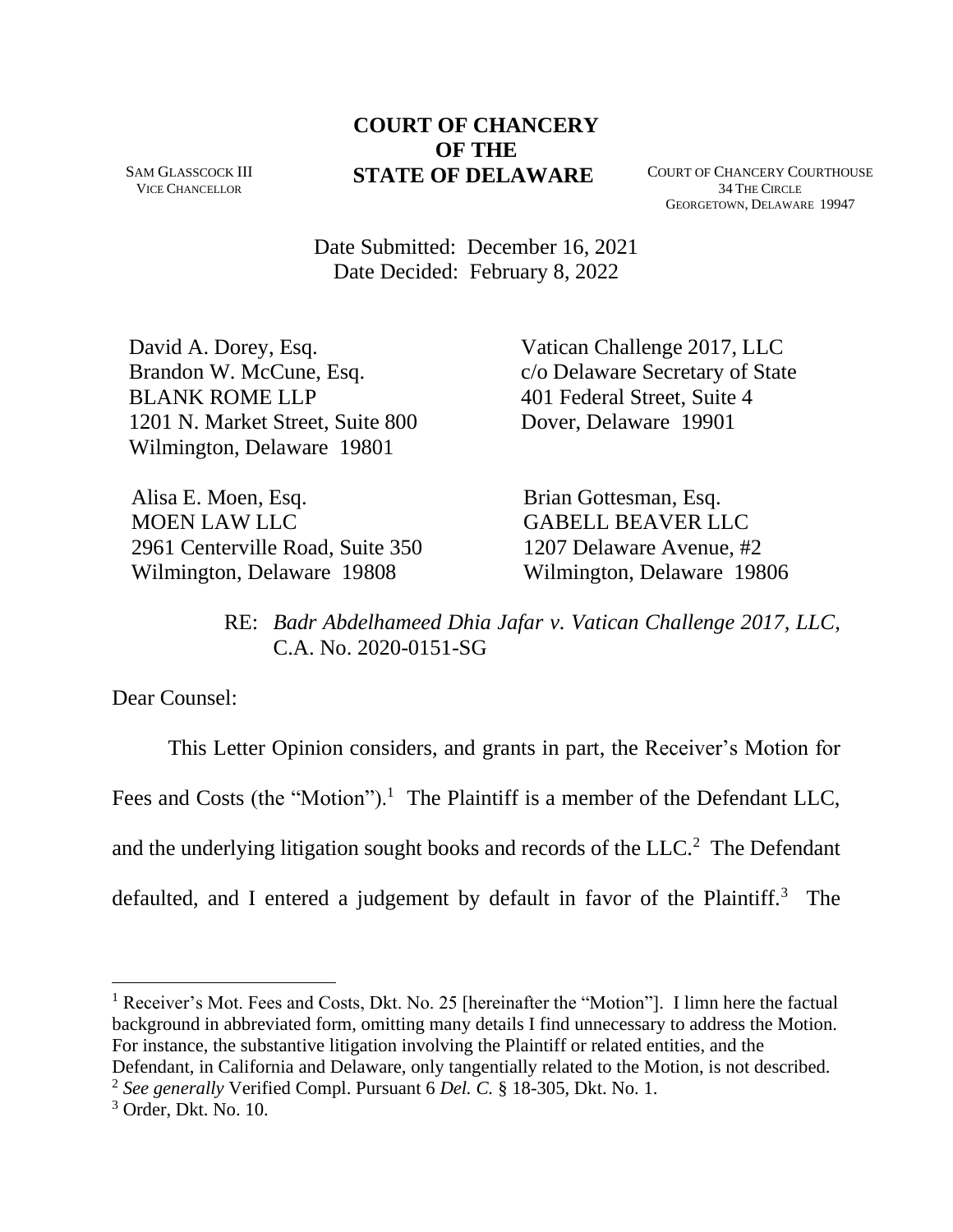Plaintiff then sought appointment of a receiver to oversee production of records; it requested that Alisa Moen, Esq. be so appointed.<sup>4</sup> On December 17, 2020, I appointed Ms. Moen to serve as a receiver (the "Receiver").<sup>5</sup> My order appointing the Receiver (the "Receivership Order"), which adopted the language proposed by the Plaintiff,<sup>6</sup> granted the Receiver "limited powers and duties necessary to enforce compliance with" prior orders in this action mandating the production of certain books and records and awarding certain of the Plaintiff's fees and costs.<sup>7</sup>

The Receivership Order provided that the Receiver would be paid by the Defendant "at her customary hourly rate" and "reimbursed for her fees and out-of-pocket expenses incurred on a monthly basis."<sup>8</sup> On December 24, 2020, after I entered the Receivership Order, the Receiver and the Plaintiff's counsel discussed the matter telephonically, during which the Receiver advised that her rate was \$500 per hour.<sup>9</sup> The Receiver also sent an engagement letter to the Plaintiff's counsel and the Defendant's manager, Eric Harr, on January 13, 2021, confirming her \$500 hourly fee.<sup>10</sup> To be clear, the Receiver was appointed at the request of, on the terms

<sup>4</sup> *See* Proposed Order, Dkt. No. 17.

<sup>5</sup> *See* Order, Dkt. No. 18.

<sup>6</sup> *See* Proposed Order, Dkt. No. 17.

<sup>7</sup> *See* Order, Dkt. No. 18 ¶ 1. On February 11, 2021, I entered an amended Receivership Order clarifying that "[t]he Receiver shall 'step into the shoes' of" the Defendant and related entities to carry out the Receiver's duties. *See* Am. Order, Dkt. No. 21 ¶ 2–3 [hereinafter the "Receivership Order"].

<sup>8</sup> Receivership Order ¶ 5.

 $9$  Motion ¶ 17.

 $10$  Motion, Ex. C.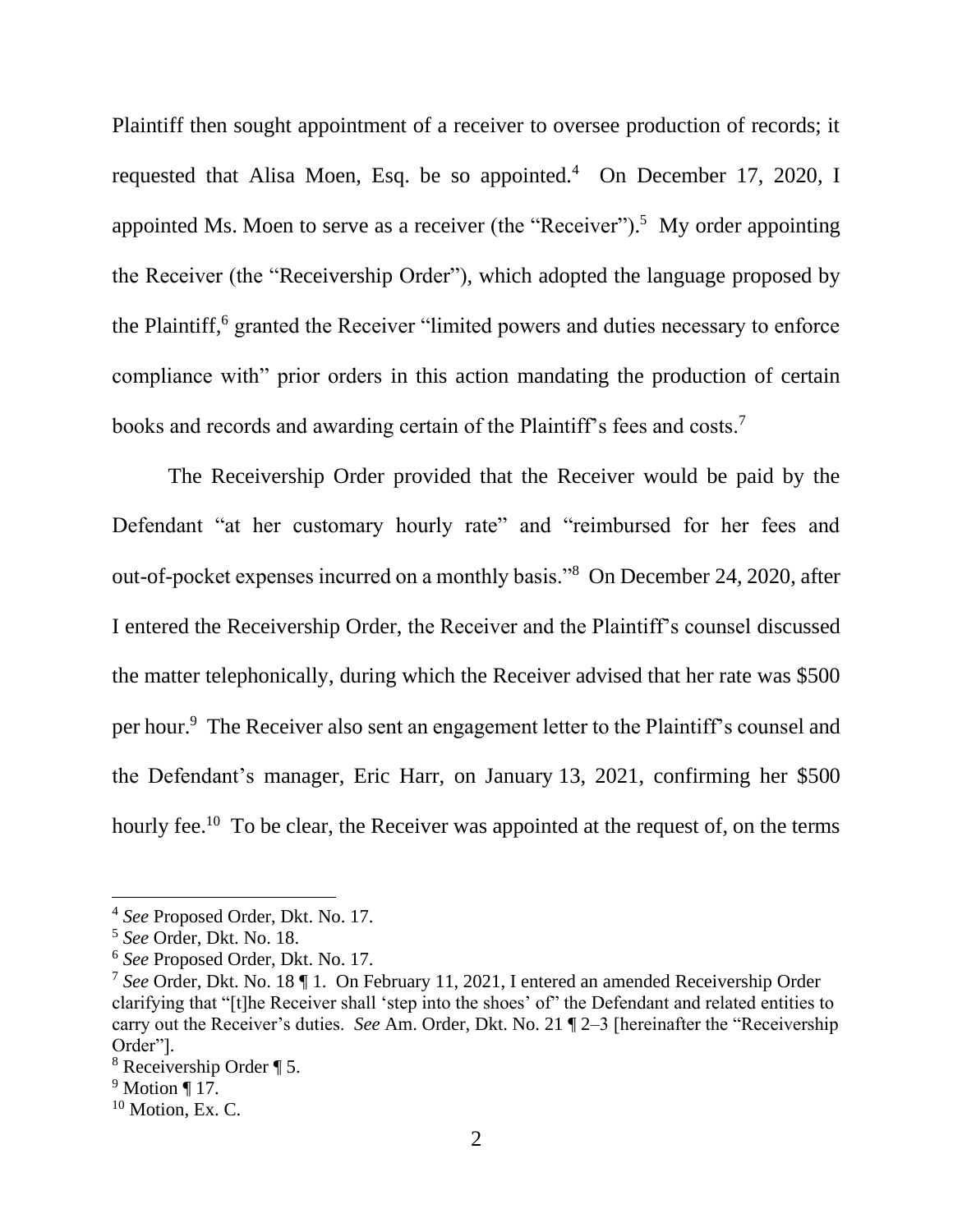suggested by, and for the benefit of, the Plaintiff.<sup>11</sup> Where an officer is appointed to act on behalf of litigants, it is essential that the officer (unless otherwise so informed) have an expectation of payment, and be able to vindicate that expectation. Otherwise, well-qualified people will decline to serve, and the interests of justice impaired accordingly.

The Receiver thereafter began incurring fees and costs in connection with this matter.<sup>12</sup> Per the Receiver, she did not forward her invoices to the Defendant, even though the Defendant was obligated to pay them under the Receivership Order, because she understood based on her investigation that the Defendant had no assets from which to pay the fees, and because Harr refused to engage with her.<sup>13</sup> Instead, she submitted her invoices to the Plaintiff's counsel, requesting payment from the Plaintiff.<sup>14</sup> On May 11, 2021, the Receiver filed a letter with the Court stating that she and the Plaintiff had formed a disagreement regarding whether the Plaintiff was responsible for the Receiver's fees in light of the Defendant's apparent insolvency and recalcitrance.<sup>15</sup> The Plaintiff filed a letter response on May 25, 2021.<sup>16</sup>

<sup>11</sup> *See* Proposed Order, Dkt. No. 17.

<sup>12</sup> *See generally* Motion, Ex. G.

 $13$  Motion ¶ 22.

<sup>14</sup> *See generally* Motion, Ex. D.

<sup>15</sup> Dkt. No. 23.

<sup>16</sup> Dkt. No. 24.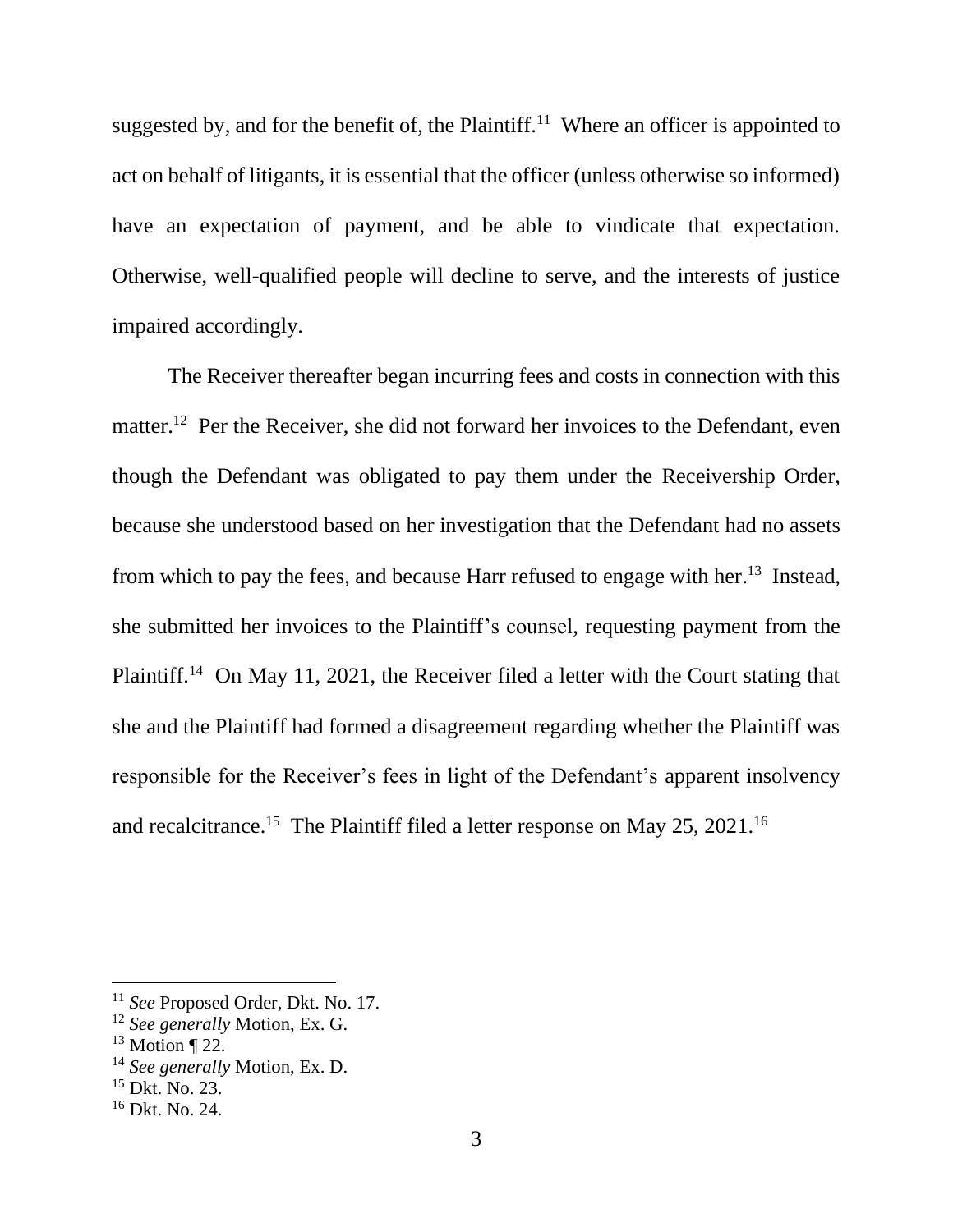The Receiver then filed the Motion on July 1, 2021, seeking to hold the Plaintiff liable for her fees.<sup>17</sup> The Plaintiff filed a response on August 2, 2021, challenging, for the first time, the reasonableness of the Receiver's fees and arguing that the Defendant, and not the Plaintiff, should be responsible for them per the Receivership Order.<sup>18</sup> The Receiver filed a reply brief on August 13, 2021.<sup>19</sup>

I heard argument on the Motion on August 17, 2021 and August 24, 2021. At the August 24, 2021 hearing, I stated that if the Defendant did not pay the Receiver's reasonable fees by a date certain, I would require the Plaintiff to pay them, and allow the Plaintiff to then seek recoupment from the Defendant. I also instructed the Receiver to file an affidavit outlining her fees and costs, and to incur no more fees attempting to fulfill her receivership duties. On August 25, 2021, the Receiver submitted an affidavit of her fees and costs incurred in this matter, totaling \$122,997.31.<sup>20</sup>

On September 2, 2021, I entered an order finding that the Receiver incurred \$122,997.31 in fees and costs "within the scope of her duties" and requiring the Defendant to pay or object to that amount within thirty days (the "Fee Order").<sup>21</sup> The Fee Order also stated that if the Defendant failed to pay the Receiver's fees and

<sup>17</sup> *See generally* Motion.

<sup>&</sup>lt;sup>18</sup> Pl.'s Resp. Receiver's Mot. Fees and Costs, Dkt. No. 27 [hereinafter "Pl.'s Response"].

<sup>&</sup>lt;sup>19</sup> Receiver's Reply Supp. Mot. Fees and Costs, Dkt. No. 29 [hereinafter "Receiver's Reply"]. <sup>20</sup> Receiver's Aff. Fees and Costs, Dkt. No. 32  $\P$  2.

<sup>&</sup>lt;sup>21</sup> Order Governing Receiver's Fees and Costs, Dkt. No. 39  $\P\P$  1–3 [hereinafter the "Fee Order"].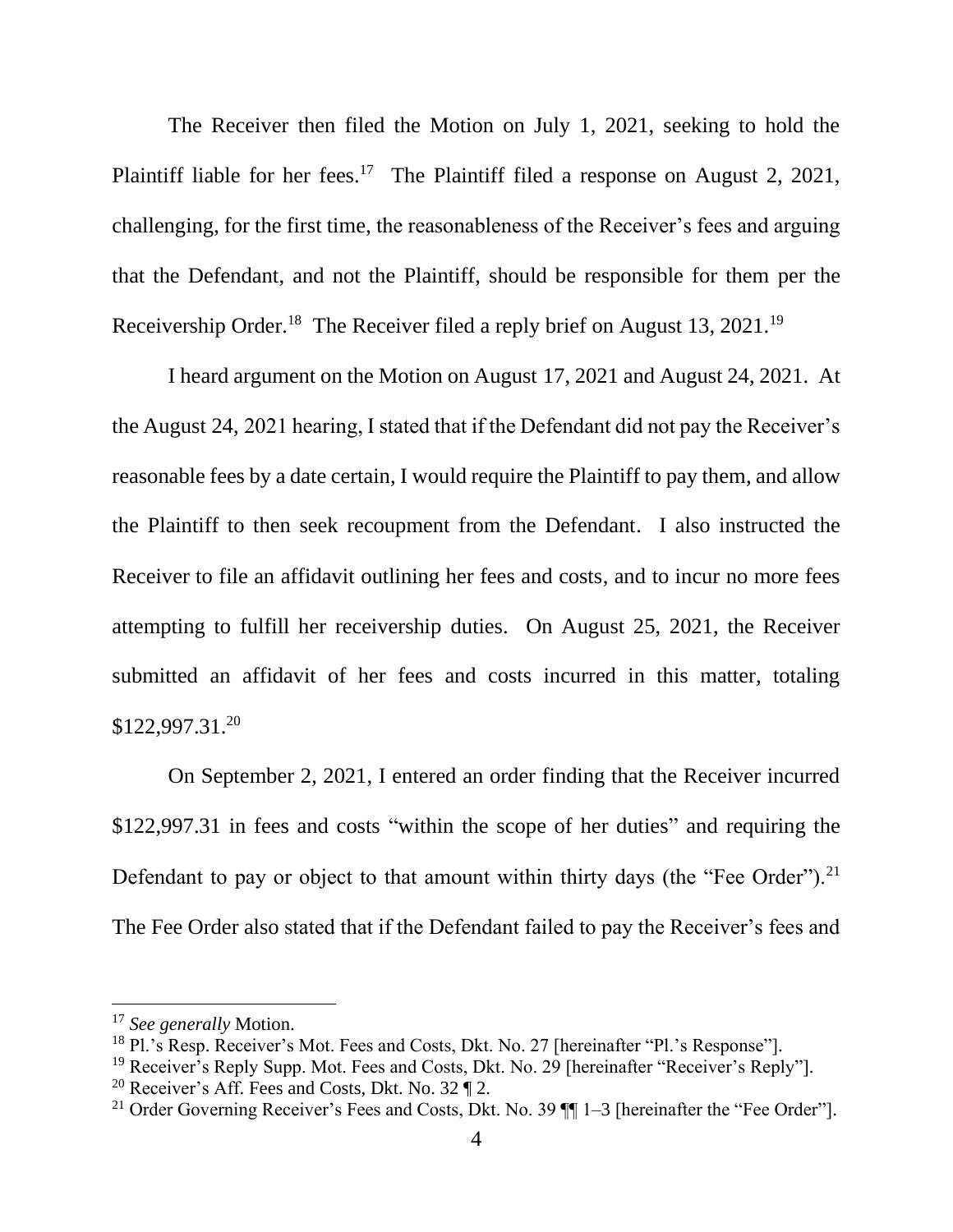costs, the Court would "make a separate determination as to whether it is appropriate to hold [the] Plaintiff responsible for all or part of the Receiver's Fees and Costs." $22$ The Fee Order further required the Receiver to "immediately produce to [the] Plaintiff all documents within her possession, custody, and control obtained in her role as Receiver and [to] file with the Court her preliminary report, at no extra cost," and relieved the Receiver of her duties in this matter once she did so.<sup>23</sup> The Receiver filed the preliminary report on September 3, 2021.<sup>24</sup>

On September 7, 2021, the Plaintiff filed a motion to hold the Defendant, and Harr in his personal capacity, in civil contempt for failing to comply with the Fee Order and several other orders in this matter.<sup>25</sup> The Defendant failed to pay or object to the Receiver's fees and costs within thirty days as required by the Fee Order. I held a rule to show cause hearing on October 4, 2021, during which I held the Defendant in contempt for failing to comply with the Fee Order, among other orders.<sup>26</sup>

On October 29, 2021, the Receiver submitted a supplemental affidavit indicating that she had incurred \$15,714.25 in additional fees and costs in connection with this matter since the August 25, 2021 affidavit, bringing the total to

 $^{22}$  *Id.* ¶ 5.

 $^{23}$  *Id.*  $\P\P$  6–7.

<sup>24</sup> *See* Receiver's Preliminary Report, Dkt. No. 40.

 $25$  Pl.'s Mot. Civil Contempt, Dkt. No. 41.

<sup>26</sup> Tr. of Rule to Show Cause Hearing (Oct. 4, 2021), Dkt. No. 49, at 14:12–18; *see also* Continuing Order Show Cause, Dkt. No. 50 ¶ 1.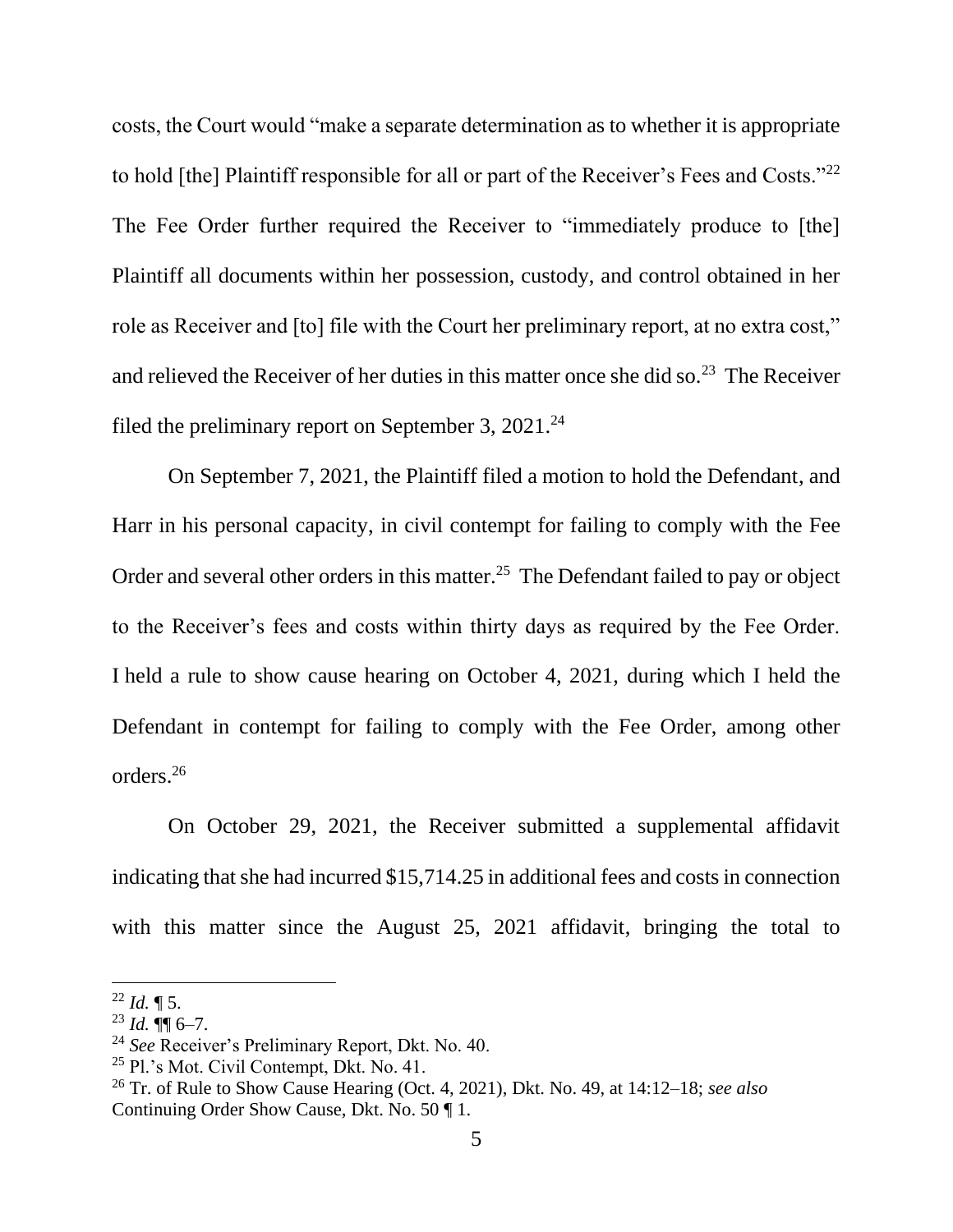$$138,711.56<sup>27</sup>$  The Plaintiff submitted a letter objecting to the additional fees and costs on November 9, 2021,<sup>28</sup> and the Receiver submitted a reply letter on November 15, 2019.<sup>29</sup> I held a hearing on the supplemental affidavit on December 16, 2021, and I consider the Motion fully submitted as of that date.

## **I. ANALYSIS**

As I noted above, I have already held that the Plaintiff is responsible for the Receiver's reasonable fees and costs incurred if the Defendant fails to pay them. The Defendant has failed to make the payment, and has been held in contempt for that failure.<sup>30</sup> Where a receiver is appointed at the request of and for the benefit of a party, and there is no fund out of which expenses can be paid, equity requires that that party is responsible for the receiver's fee.<sup>31</sup> Here, the first responsibility for compensating the Receiver was placed, appropriately, on the defaulting Defendant. I have held that party in contempt for failure to comply. The Receiver remains unpaid, and the benefiting party, the Plaintiff, must front the cost; I have permitted

<sup>&</sup>lt;sup>27</sup> Receiver's Suppl. Affidavit Fees and Costs, Dkt. No. 53  $\P$  12, 4–5.

<sup>28</sup> Dkt. No. 55.

 $29$  Dkt. No. 56.

<sup>30</sup> Tr. Rule to Show Cause Hearing, Dkt. No. 49, at 14:12–18; *see also* Continuing Order Show Cause, Dkt. No. 50 ¶ 1.

<sup>&</sup>lt;sup>31</sup> *Brill v. Southerland*, 14 A.2d 408, 413 (1940) ("Where there is no fund out of which expenses can be paid, or the fund is insufficient, the usual rule is that the party at whose instance the receiver was appointed should be required to provide the means of payment."); *Longoria v. Somers as Tr. of Charles Somers Living Tr. Dated Nov. 2002*, 2019 WL 2270017, at \*3 (Del. Ch. May 28, 2019) (same); *Leslie v. Telephonics Off. Techs., Inc.*, 1993 WL 547188, at \*13 (Del. Ch. Dec. 30, 1993) (imposing receivership "costs upon the shareholder plaintiffs, who perceive[d] benefits to the appointment of a receiver" and requested the appointment).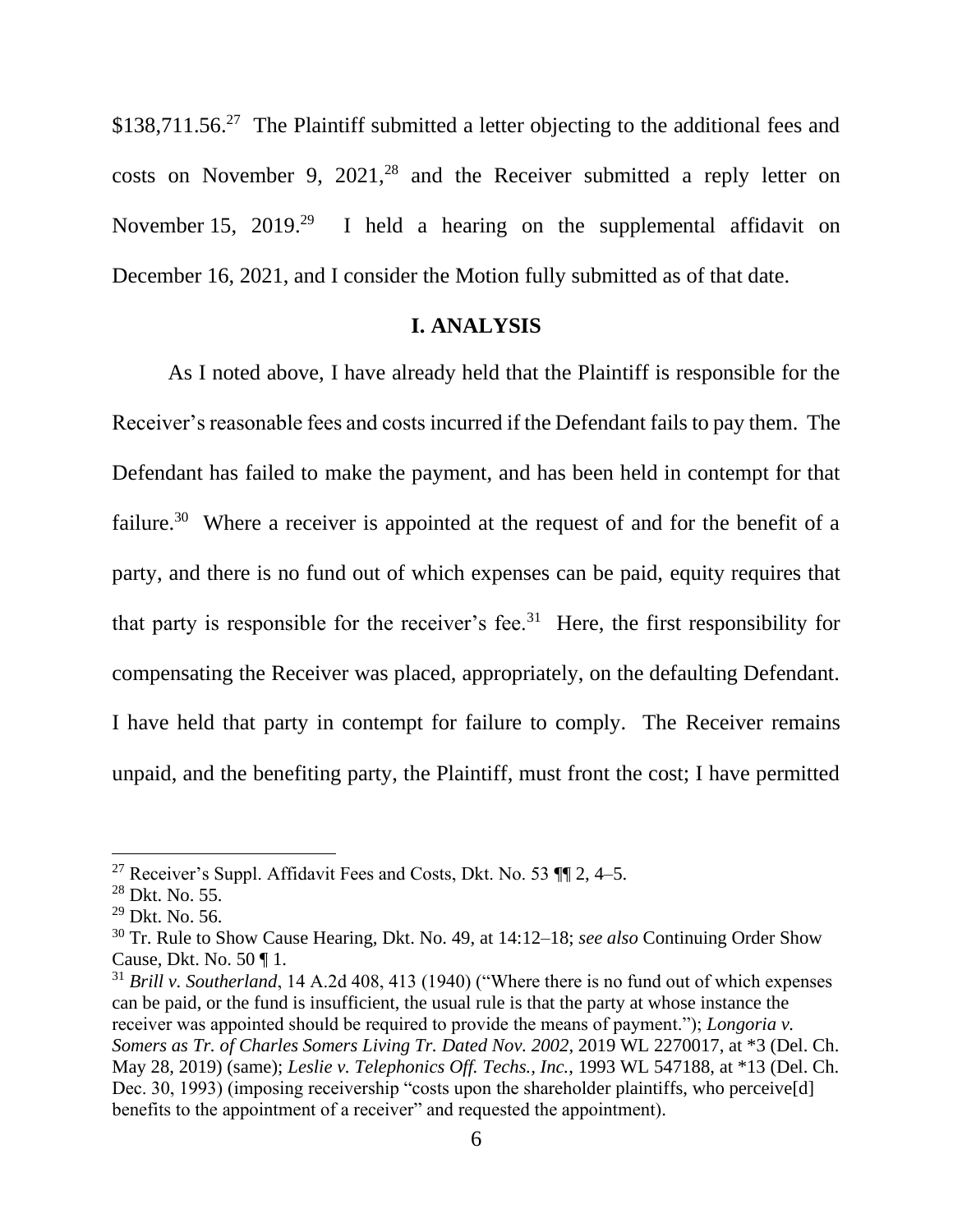the Plaintiff to stand in the shoes of the Receiver to seek recovery for these fees and costs from the Defendant. Accordingly, the only issue remaining is the reasonableness of the Receiver's fees and costs.

"To assess a fee's reasonableness, case law directs a judge to consider the factors set forth in the Delaware Lawyers' Rules of Professional Conduct."<sup>32</sup> Those factors are "(1) the time and labor required, the novelty and difficulty of the questions involved, and the skill requisite to perform the legal service properly; (2) the likelihood, if apparent to the client, that the acceptance of the particular employment will preclude other employment by the lawyer; (3) the fee customarily charged in the locality for similar legal services; (4) the amount involved and the results obtained; (5) the time limitations imposed by the client or by the circumstances; (6) the nature and length of the professional relationship with the client; (7) the experience, reputation, and ability of the lawyer or lawyers performing the services; and (8) whether the fee is fixed or contingent."33

"Determining reasonableness does not require that this Court examine individually each time entry and disbursement."<sup>34</sup> "Instead, the Court will consider the Rule 1.5(a) factors as a guide and then exercise its discretion in reaching a

<sup>32</sup> *Mahani v. Edix Media Grp., Inc.*, 935 A.2d 242, 245–46 (Del. 2007).

<sup>33</sup> *Id.* at 246.

<sup>34</sup> *Aveta Inc. v. Bengoa*, 2010 WL 3221823, at \*6 (Del. Ch. Aug. 13, 2010).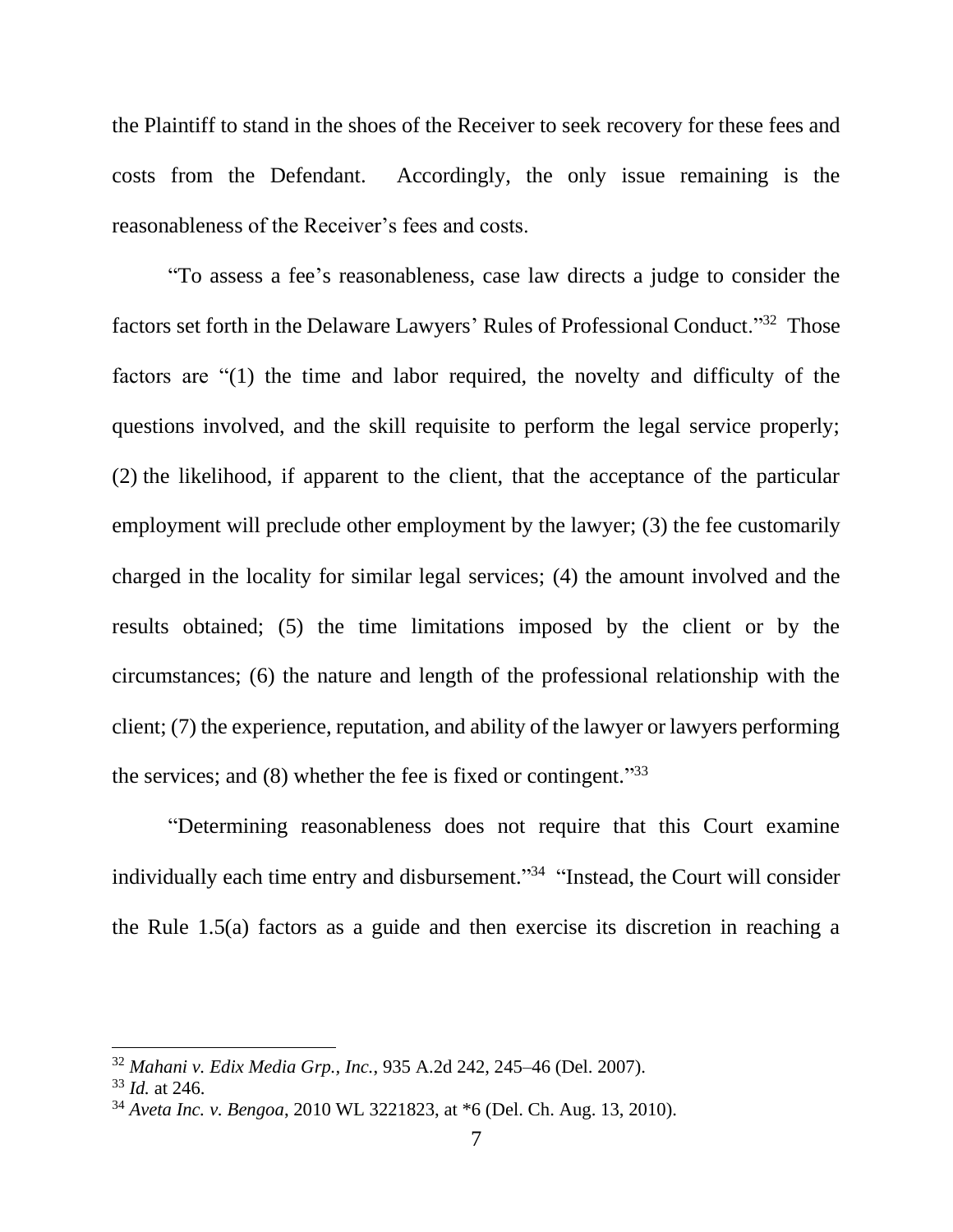reasonable fee award, acknowledging that 'mathematical precision' is neither necessary nor readily achievable."<sup>35</sup>

As an initial matter, in the Fee Order, I required the Receiver to "immediately produce to [the] Plaintiff all documents within her possession, custody, and control obtained in her role as Receiver" and to "file with the Court her preliminary report, at no extra cost."<sup>36</sup> I further held that the Receiver was relieved of her duties in this matter once she had done so.<sup>37</sup> Accordingly, the Receiver is not entitled to any fees and costs incurred after I entered the Fee Order.

With respect to fees and costs incurred before the Fee Order, the Receiver seeks payment from the Plaintiff for two categories: first, fees and costs incurred in connection with performing her duties under the Receivership Order; and second, fees and costs incurred in her fee collection effort, including bringing the instant Motion (the "fees on fees"). I consider them in turn.

## *A. Fees and Costs Relating to Receivership Duties*

I first consider the Receiver's fees and costs relating to her duties under the Receivership Order. The Plaintiff argues that the Receiver's fees and costs are unreasonable because they are "disproportionate to the work [the Receiver]

<sup>35</sup> *Macrophage Therapeutics, Inc. v. Goldberg*, 2021 WL 5863461, at \*2 (Del. Ch. Dec. 10, 2021).

 $36$  Fee Order ¶ 6.

 $37$  *Id.* 17.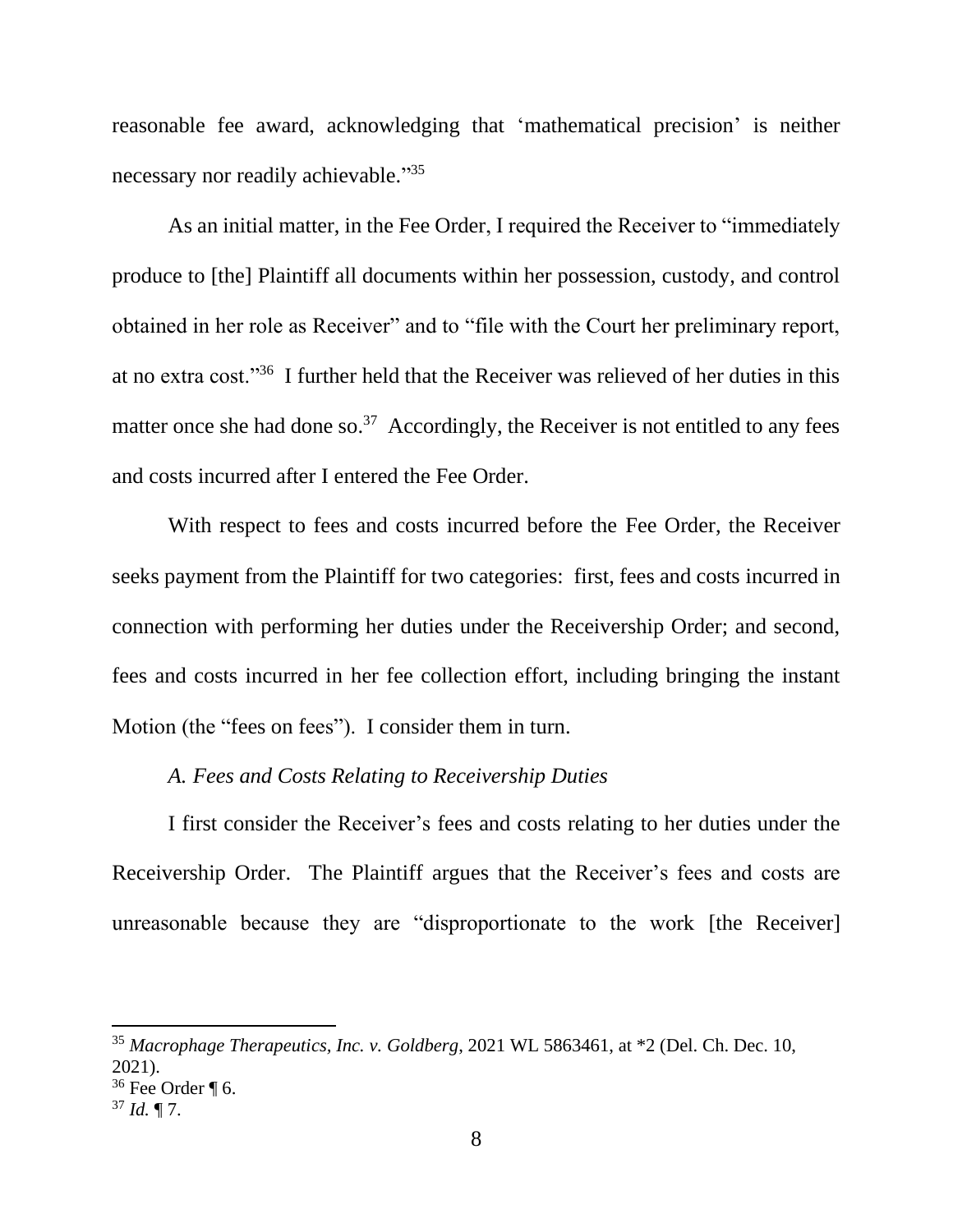performed, [the] Receiver's divergence from her Court-ordered scope, and the results actually achieved."38

Upon review, I find that the Receiver's fees and costs related to her duties under the Receivership Order are reasonable. I note that the Plaintiff does not take issue with the Receiver's hourly rate, of which the Plaintiff has been on notice since December 2020, when the Receiver first became involved in this matter.<sup>39</sup> I also note that the Plaintiff acknowledges that the fees incurred through March 2021, amounting to approximately \$50,000, are "arguably reasonable."<sup>40</sup>

The Plaintiff asserts that the Receiver's bills for over "35 hours in communications and 50 hours of document review" through March 2021 were "excessive."<sup>41</sup> The Plaintiff also challenges the Receiver's invoices for a status report, amounting to over  $$30,000<sup>42</sup>$  Nothing in the record supports the notion that these invoices were "excessive" or "disproportionate." Simply put, the Plaintiff has articulated no basis to doubt the Receiver's professional judgment that the communications, document review, and time spent on the status report were necessary to her duties under the Receivership Order. In my view, the time entries reflect that the Receiver "took care to present a well-supported, well-researched

 $38$  Pl.'s Response ¶ 4.

<sup>39</sup> Motion ¶ 17; *see also* Motion, Ex. C.

 $40$  Pl.'s Response  $\P$  21.

 $41$  Dkt. No. 36 at 3.

<sup>42</sup> *See id.* at 1; Pl.'s Response ¶¶ 20–21.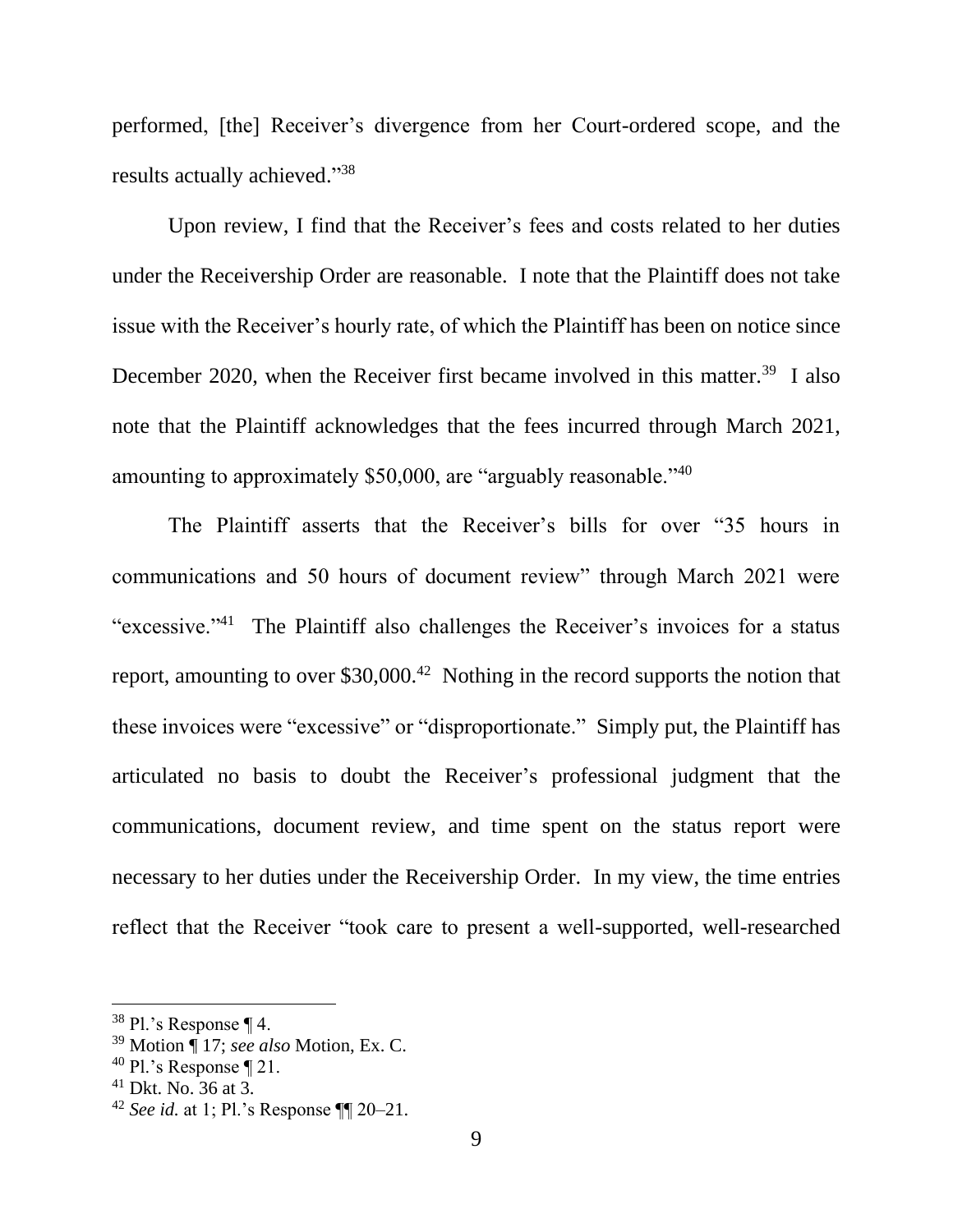[report]" and to diligently collect books and records owed to the Plaintiff.<sup>43</sup> Importantly, because of the Defendant's recalcitrance, the Receiver was forced to seek the Defendant's books and records from third parties, including the Defendant's members, portfolio companies, law firm, accounting firm, and bank.<sup>44</sup> In this context, the Receiver's time entries are "within the range of what a party reasonably could incur over the course of [several] months pursuing a[] [defendant] engaged in a 'mix of open defiance, evasion and obstruction."<sup>45</sup> I therefore reject the Plaintiff's argument that the Receiver's fees and costs are "excessive."

The Plaintiff next contends that the Receiver veered from the scope of the Receivership, including by "writing a letter to Cardinal Turkson" and contacting Harr's attorney in a related California action.<sup>46</sup> But the Plaintiff offers no basis for his position that these actions were "extra-scope."<sup>47</sup> As I noted above, the Receiver contacted third parties because of the Defendant's refusal to engage with the Receiver or comply with the orders in this matter. Again, nothing in the record suggests that the Receiver lacked a good faith professional judgment that these actions were necessary to perform her duties under the Receivership Order. I therefore reject the Plaintiff's argument to the contrary.

<sup>43</sup> *See Macrophage*, 2021 WL 5863461, at \*2.

<sup>44</sup> *See* Motion, Exs. D, E; Pl.'s Response, Exs. A, C.

<sup>45</sup> *Aveta*, 2010 WL 3221823, at \*6 (citation omitted).

<sup>46</sup> Dkt. No. 36 at 3–4.

 $47$  Dkt. No. 36 at 4.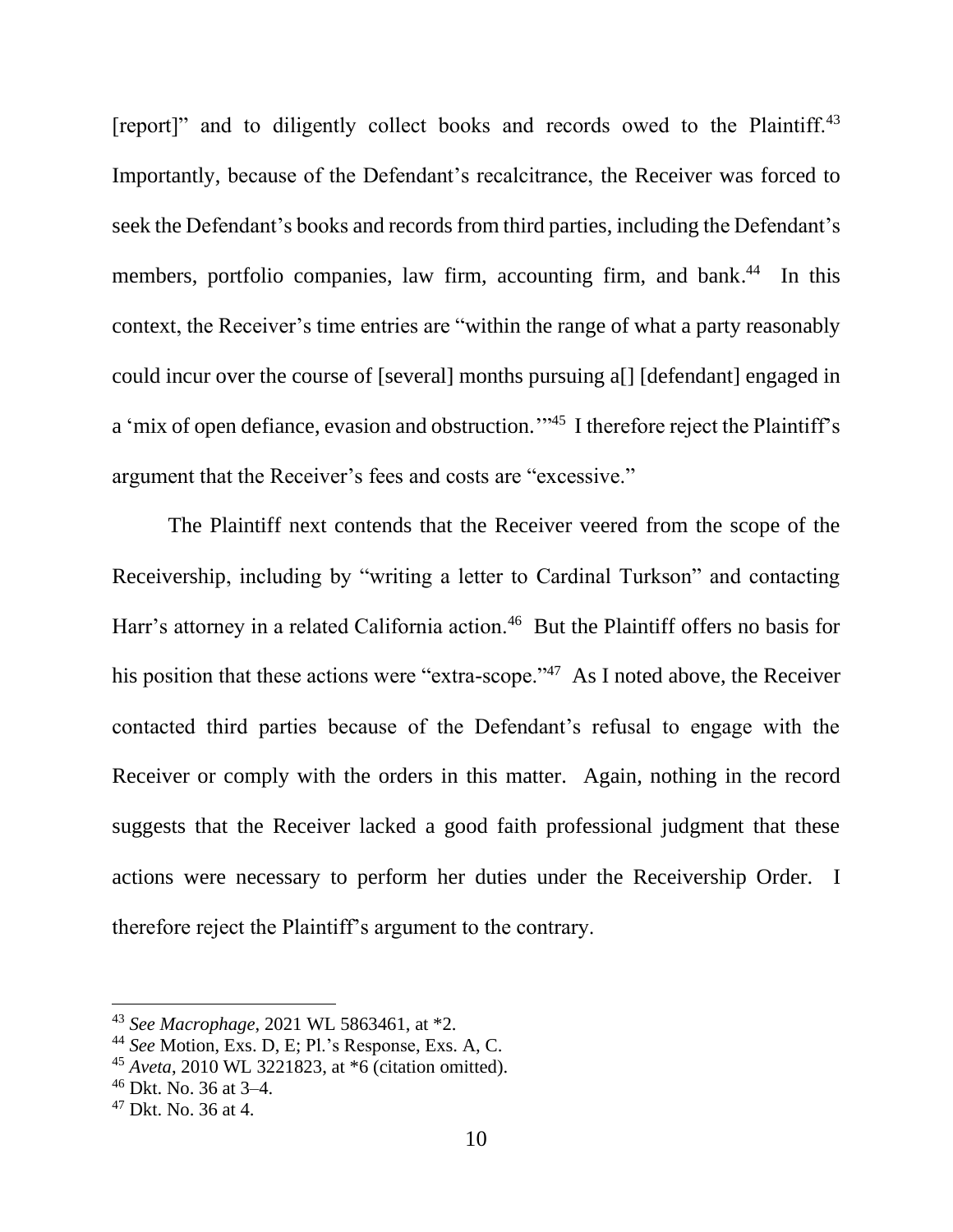Finally, the Plaintiff asks the Court to find that the Receiver's fees and costs are "disproportionate" to the Plaintiff's \$250,000 equity investment in the Defendant that is the source of the Plaintiff's inspection right.<sup>48</sup> But the Receiver was not taking actions based on the Plaintiff's right to recoup its investment. Instead, she was acting pursuant to the Court order the Plaintiff itself had advocated, in this books-and-records action. The Plaintiff, moreover, was aware of the effort being incurred by the Receiver, and did not ask the Court to intervene.

The Receiver expended effort based on this Court's order, and the reasonableness of the fees incurred is not measured in relation to the amount the Plaintiff was willing to incur as a business decision in light of its investment. Instead, the Receiver's fees and costs need to be proportionate to the results she achieved pursuant to her role, <sup>49</sup> which was to enforce my orders mandating the production of books and records. The Receiver collected and compiled detailed information regarding the Defendant's financial status and transaction history before I relieved her of her duties.<sup>50</sup> I find that her fees and costs are reasonable and proportionate to that result.

 $48$  Pl.'s Response ¶ 4.

<sup>49</sup> *Mahani*, 935 A.2d at 246 (in assessing reasonableness of attorney's fees, factors include "the amount involved and the results obtained").

<sup>50</sup> *See* Motion, Exs. D, E; Pl.'s Response, Exs. A, C; *see also* Pl.'s Response ¶¶ 9, 11, 17, 23 & n.4, 40.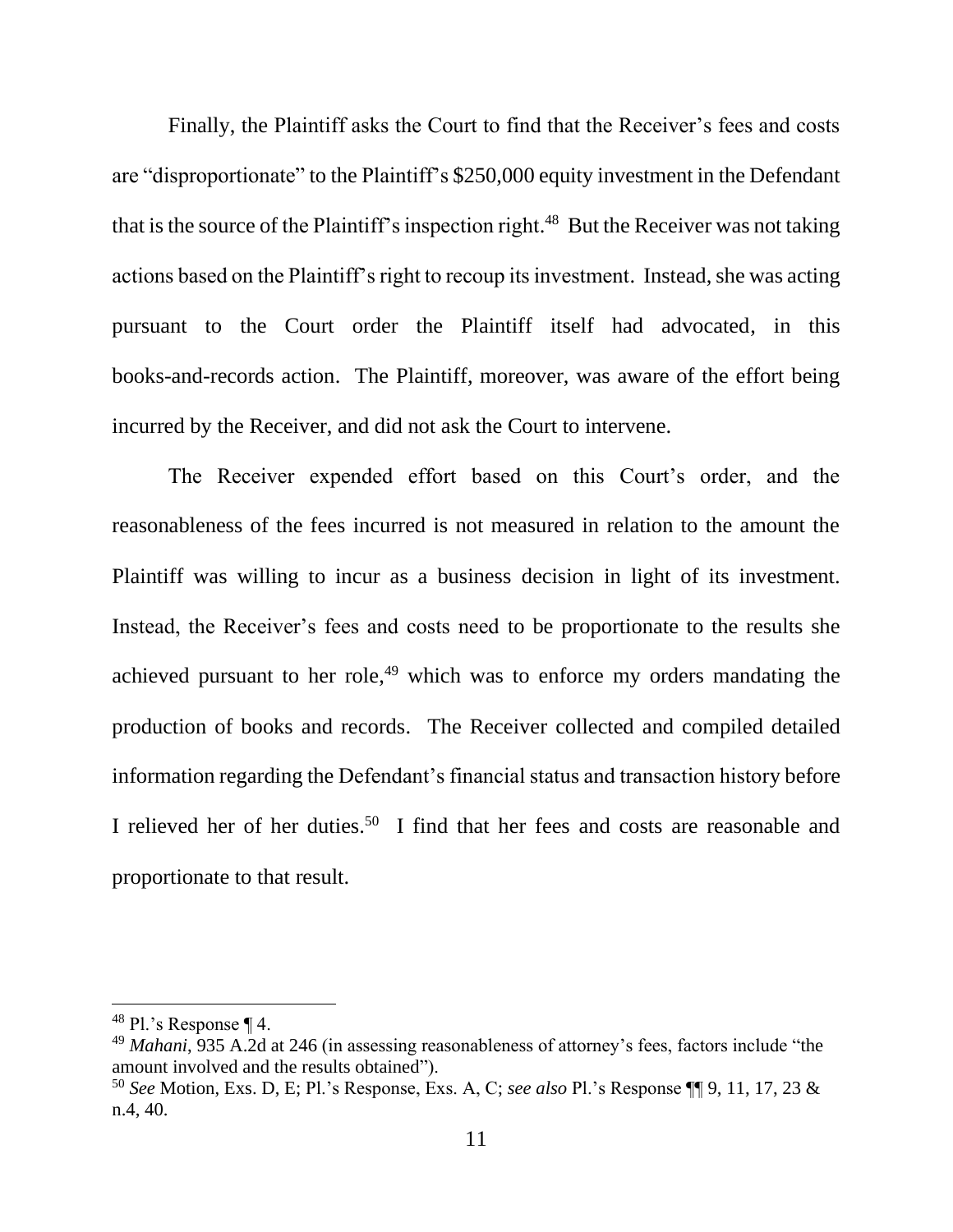## *B. Fees on Fees*

Turning to the fees on fees, I decline to hold the Plaintiff or the Plaintiff's counsel responsible. "Generally, litigation in this Court follows the 'American Rule,' where each side pays its own litigation costs,"<sup>51</sup> "absent some special circumstances that warrant a shifting of attorneys' fees, which, in equity, may be awarded at the discretion of the court."<sup>52</sup>

To obtain fee shifting, a party must successfully invoke an exception to the American Rule.<sup>53</sup> The bad faith exception is one such, but it is "not lightly invoked," and is available "only in egregious cases."<sup>54</sup> As a result, "the party seeking a fee award [on that basis] bears the stringent evidentiary burden of producing 'clear evidence' of bad-faith conduct."<sup>55</sup> "Bad faith means a litigation position in furtherance of abuse of process that is manifestly incompatible with justice." 56

<sup>51</sup> *GMF ELCM Fund L.P. v. ELCM HCRE GP LLC*, 2019 WL 1501553, at \*3 (Del. Ch. Apr. 4, 2019).

<sup>52</sup> *Beck v. Atl. Coast PLC*, 868 A.2d 840, 850 (Del. Ch. 2005). Nothing in this Letter Opinion should be read to relieve the Defendant from responsibility for the Receiver's fees-on-fees. <sup>53</sup> *See Juul Labs, Inc. v. Grove*, 238 A.3d 904, 917 (Del. Ch. 2020).

<sup>54</sup> *Beck*, 868 A.2d at 851; *McGowan v. Empress Ent., Inc.*, 791 A.2d 1, 4 n.5 (Del. Ch. 2000). Other exceptions to the American Rule, such as the "common fund doctrine" and the "common benefit doctrine," exist only where "the litigation results in the creation of a fund over which the court has some level of control" or "where a shareholder's suit has resulted in a significant, substantial[,] . . . non-monetary[] benefit to the entire corporation." *Korn v. New Castle Cty.*, 2007 WL 2981939, at \*2 n.12 (Del. Ch. Oct. 3, 2007). That is not the case here. <sup>55</sup> *Beck*, 868 A.2d at 851.

<sup>56</sup> *Donnelly v. Keryx Biopharmaceuticals, Inc.*, 2019 WL 5446015, at \*6 (Del. Ch. Oct. 24, 2019).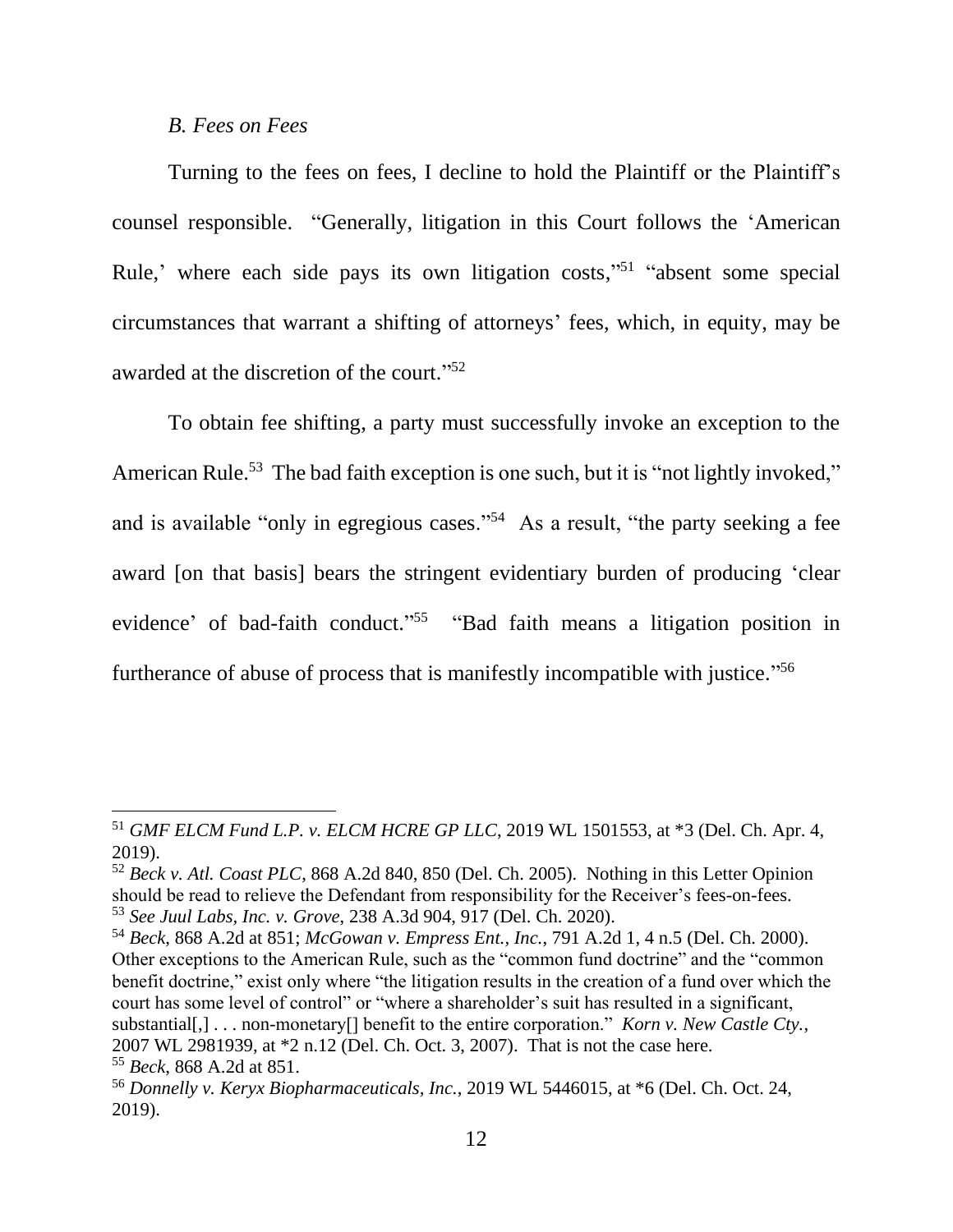Although the Receiver does not explicitly assert the bad faith exception, she asks this Court to exercise its "discretion to shift fees" "to Plaintiff and his counsel due to Plaintiff's counsel's conduct in precipitating this motion practice and inducing the Receiver to incur further fees and costs."<sup>57</sup> Specifically, the Receiver asserts that the Plaintiff's counsel made statements to the Receiver indicating that the Plaintiff would pay her fees, including that he was "working on it" and asking for "patience," citing "cultural issues," before ultimately taking the position that the Plaintiff was not obligated to pay them.<sup>58</sup> The Receiver also contends that the Plaintiff's counsel failed to respond promptly to her questions, including about the payment of her fees, while continuing to accept the benefits of the Receiver's work.<sup>59</sup>

I do not find that this conduct, based on the record before me, amounts to bad faith or otherwise justifies equitable fee shifting. The statements from the Plaintiff's counsel regarding responsibility for the Receiver's fees were equivocal, and thus could not have "induc[ed]" the Receiver to believe that the Plaintiff had agreed pay them. Moreover, the Plaintiff's ultimate position that he is not obligated to pay the Receiver's fees, while not triumphant, was consistent with the Receivership Order, which assign that obligation to the Defendant.<sup>60</sup> Even to the extent that the Plaintiff's

<sup>57</sup> Receiver's Reply at 6–8.

<sup>58</sup> *Id.* at 7–8.

<sup>59</sup> *Id.* at 6.

 $60$  Receivership Order ¶ 5.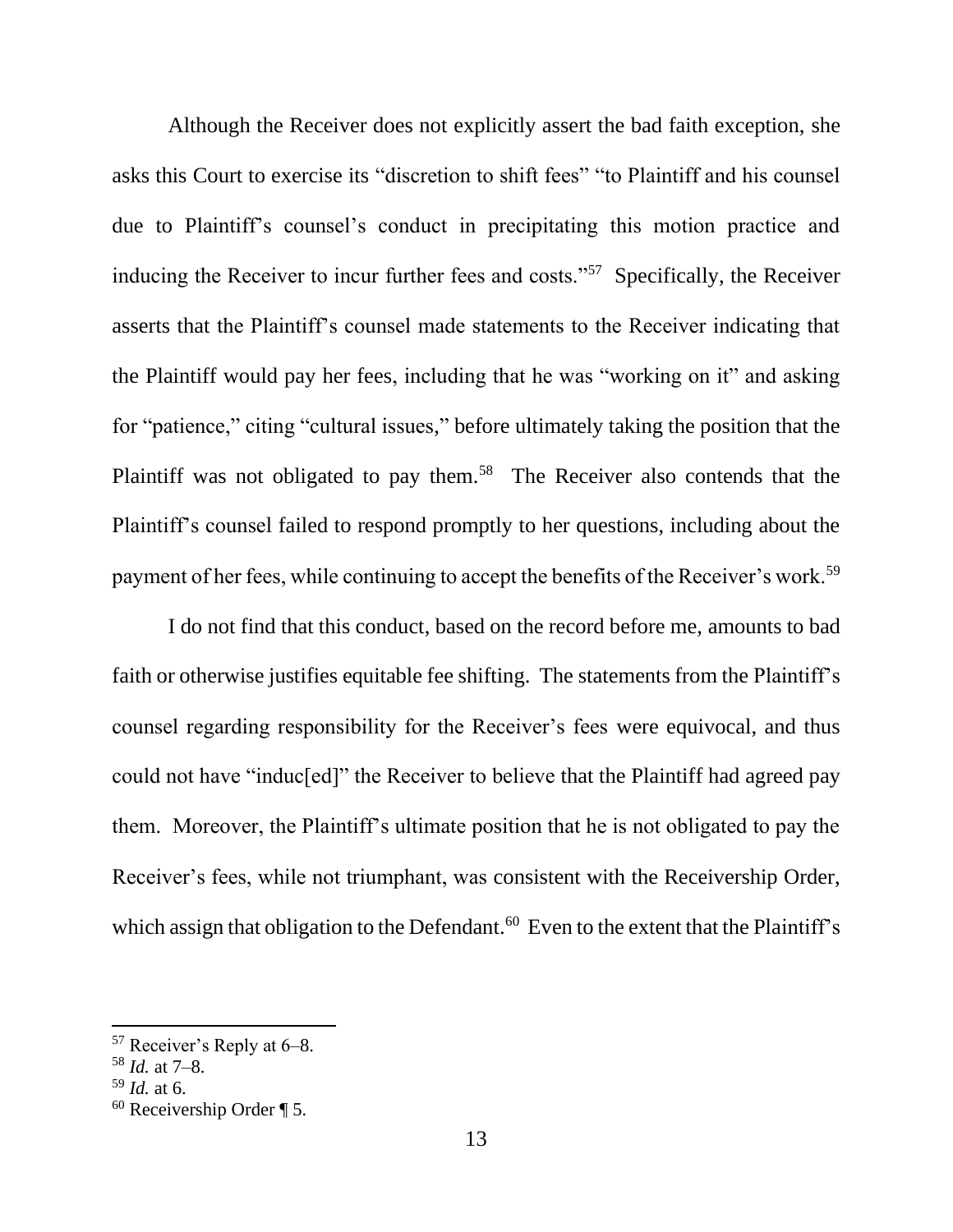counsel temporized in discussions regarding payment of the Receiver's fees while continuing to accept the Receiver's work, while that supports my decision to place responsibility for the fees on the Plaintiff, I do not find that to be the type of "egregious" conduct requiring a departure from the American Rule.<sup>61</sup> The Receiver has not suggested another basis for shifting fees on fees onto the Plaintiff. Accordingly, the Plaintiff is not required to pay the cost of the Receiver's fee litigation.

I note that it is unclear whether certain of the Receiver's time entries reflect fees on fees. For example, certain time entries are billed for a "mediation statement."<sup>62</sup> Although it is unclear from the record, the instant Motion suggests that the Receiver drafted this mediation statement for the purpose of seeking her fees and costs.<sup>63</sup> To the extent that the mediation statement was drafted for the purpose of seeking her fees and costs in this matter, they are fees and fees that the Receiver is not entitled to collect from the Plaintiff. To the extent other entries reflect fees-on-fees, those should be excluded, as well.

<sup>61</sup> *McGowan*, 791 A.2d at 4.

<sup>62</sup> *See, e.g.*, Receiver's Aff. Fees and Costs, Ex. A, Dkt. No. 32 at 3–5.

<sup>63</sup> *See* Motion ¶ 27 ("On June 14, 2021, the Receiver questioned Mr. Dorey regarding the upcoming mediation and requested that the Receiver be informed when mediation is scheduled, to ensure that the Receivership fees would be addressed as part of the global resolution.").